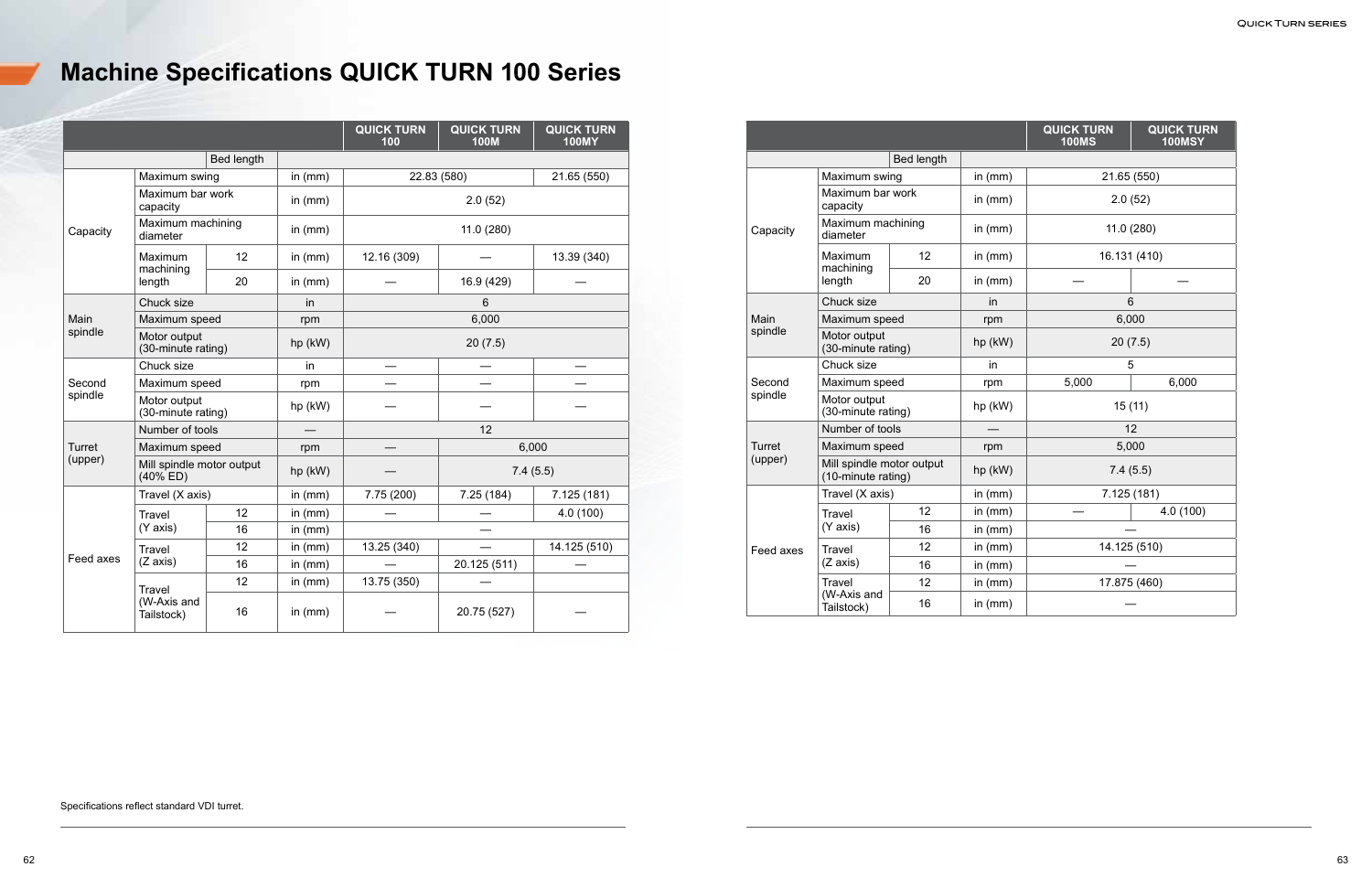|                   |                                          |                   |           | <b>QUICK TURN</b><br>200 | <b>QUICK TURN</b><br><b>200M</b> | <b>QUICK TURN</b><br><b>200MY</b> |
|-------------------|------------------------------------------|-------------------|-----------|--------------------------|----------------------------------|-----------------------------------|
|                   |                                          | <b>Bed length</b> |           |                          |                                  |                                   |
|                   | Maximum swing                            |                   | in $(mm)$ | 24.02 (610)              | 26.5 (673)                       |                                   |
| Capacity          | Maximum bar work<br>capacity             |                   | in $(mm)$ | 2.0(52)                  | 2.5(64)                          |                                   |
|                   | Maximum machining<br>diameter            |                   | in $(mm)$ | 13.78 (350)              | 14.75 (375)                      |                                   |
|                   | Maximum<br>machining                     | 20                | in $(mm)$ | 20.16 (512)              | 21.28 (541)                      |                                   |
|                   | length                                   | 40                | in $(mm)$ |                          |                                  | 41.66 (578)                       |
|                   | Chuck size                               |                   | in        | 8                        |                                  |                                   |
| Main              | Maximum speed                            |                   | rpm       | 5,000                    |                                  |                                   |
| spindle           | Motor output<br>(30-minute rating)       |                   | hp (kW)   | 35(26)                   |                                  |                                   |
|                   | Chuck size                               |                   | in        |                          |                                  |                                   |
| Second<br>spindle | Maximum speed                            |                   | rpm       |                          |                                  |                                   |
|                   | Motor output (25% ED)                    |                   | hp (kW)   |                          |                                  |                                   |
|                   | Number of tools                          |                   |           | 12                       |                                  |                                   |
| Turret            | Maximum speed                            |                   | rpm       |                          | 6,000                            |                                   |
| (upper)           | Mill spindle motor output<br>$(10\%$ ED) |                   | hp (kW)   |                          |                                  | 10(7.5)                           |
|                   | Travel (X axis)                          |                   | in $(mm)$ | 8.75 (222)               | 9.0(229)                         |                                   |
|                   | <b>Travel</b>                            | 20                | in $(mm)$ |                          |                                  | 4.0 (100)                         |
|                   | (Y axis)                                 | 40                | in $(mm)$ |                          |                                  | 4.0 (100)                         |
| Feed axes         | <b>Travel</b>                            | 20                | in $(mm)$ | 21.12 (536)              | 22.75 (578)                      |                                   |
|                   | (Z axis)                                 | 40                | in $(mm)$ |                          |                                  | 43.12 (1,095)                     |
|                   | <b>Travel</b>                            | 20                | in $(mm)$ |                          | 21.75 (537)                      |                                   |
|                   | (Tailstock)                              | 40                | in $(mm)$ |                          |                                  | 42.13 (1,070)                     |

|                   |                                                 |                   |           | <b>QUICK TURN</b><br><b>200MS</b> | <b>QUICK TURN</b><br><b>200MSY</b> |
|-------------------|-------------------------------------------------|-------------------|-----------|-----------------------------------|------------------------------------|
|                   |                                                 | <b>Bed length</b> |           |                                   |                                    |
|                   | Maximum swing                                   |                   | in $(mm)$ | 26.5 (673)                        |                                    |
|                   | Maximum bar work<br>capacity                    |                   | in $(mm)$ | 2.5(64)                           |                                    |
| Capacity          | Maximum machining<br>diameter                   |                   | in $(mm)$ |                                   | 14.75 (375)                        |
|                   | <b>Maximum</b>                                  | 20                | in $(mm)$ | 22.75 (578)                       |                                    |
|                   | machining<br>length                             | 40                | in $(mm)$ |                                   |                                    |
|                   | Chuck size                                      |                   | in        | 8                                 |                                    |
| Main              | Maximum speed                                   |                   | rpm       | 5,000                             |                                    |
| spindle           | Motor output<br>(30-minute rating)              |                   | hp (kW)   | 35(26)                            |                                    |
|                   | Chuck size                                      |                   | in        | 6                                 |                                    |
| Second<br>spindle | Maximum speed                                   |                   | rpm       | 6,000                             | 6,000                              |
|                   | Motor output (25% ED)                           |                   | hp (kW)   | 15(11)                            |                                    |
|                   | Number of tools                                 |                   |           | 12                                |                                    |
| Turret            | Maximum speed                                   |                   | rpm       | 6,000                             |                                    |
| (upper)           | Mill spindle motor output<br>(10-minute rating) |                   | hp (kW)   | 10(7.5)                           |                                    |
|                   | Travel (X axis)                                 |                   | in $(mm)$ | 9.0(229)                          |                                    |
|                   | <b>Travel</b>                                   | 20                | in $(mm)$ |                                   | 4.0 (100)                          |
|                   | (Y axis)                                        | 40                | in $(mm)$ |                                   |                                    |
| Feed axes         | <b>Travel</b>                                   | 20                | in $(mm)$ | 22.75 (578)                       |                                    |
|                   | (Z axis)                                        | 40                | in $(mm)$ |                                   |                                    |
|                   | Travel                                          | 20                | in $(mm)$ |                                   |                                    |
|                   | (Tailstock)                                     | 40                | in $(mm)$ |                                   |                                    |

# **Machine Specifications QUICK TURN 200 Series**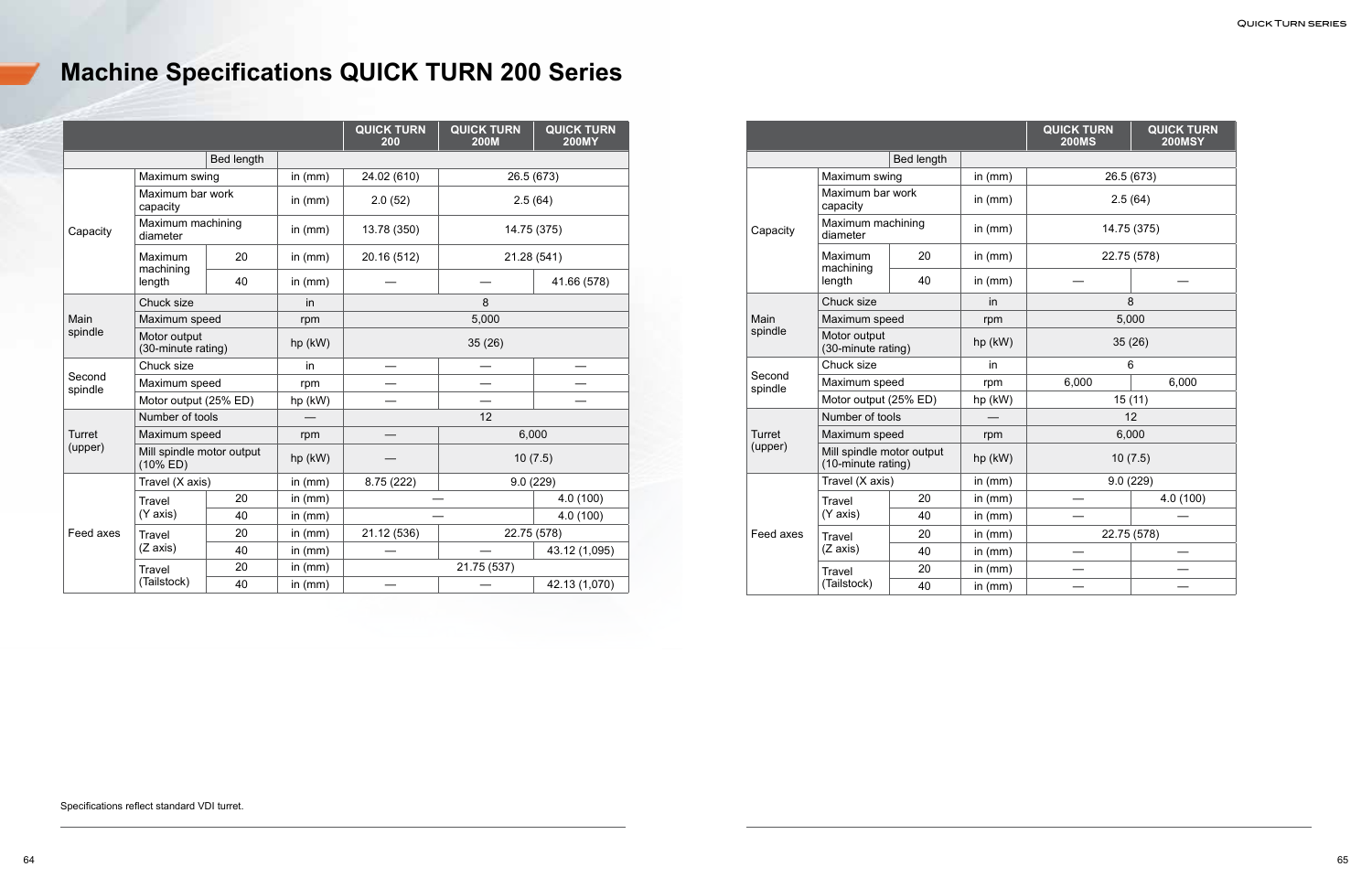|                   |                                                 |                   |           | <b>QUICK TURN</b><br>250 | <b>QUICK TURN</b><br><b>250M</b> | <b>QUICK TURN</b><br><b>250MY</b> |
|-------------------|-------------------------------------------------|-------------------|-----------|--------------------------|----------------------------------|-----------------------------------|
|                   |                                                 | <b>Bed length</b> |           |                          |                                  |                                   |
| Capacity          | Maximum swing                                   |                   | in $(mm)$ | 24.02 (610)              | 26.5 (673)                       |                                   |
|                   | Maximum bar work<br>capacity                    |                   | in $(mm)$ |                          | 3.25(83)                         |                                   |
|                   | Maximum machining<br>diameter                   |                   | in $(mm)$ | 13.78 (350)              | 14.75 (375)                      |                                   |
|                   | <b>Maximum</b>                                  | 20                | in $(mm)$ | 18.73 (476)              |                                  | 19.86 (504)                       |
|                   | machining                                       | 40                | in $(mm)$ | 39.10 (993)              |                                  | 40.36 (1,025)                     |
|                   | length                                          | 60                | in $(mm)$ |                          |                                  | 59.86 (1,520)                     |
|                   | Chuck size                                      |                   | in        |                          | 10                               |                                   |
| Main              | Maximum speed                                   |                   | rpm       |                          | 4,000                            |                                   |
| spindle           | Motor output<br>(30-minute rating)              |                   | hp (kW)   | 35(26)                   |                                  |                                   |
|                   | Chuck size                                      |                   | in        |                          |                                  |                                   |
| Second<br>spindle | Maximum speed                                   |                   | rpm       |                          |                                  |                                   |
|                   | Motor output (25% ED)                           |                   | hp (kW)   |                          |                                  |                                   |
|                   | Number of tools                                 |                   |           |                          | 12                               |                                   |
| <b>Turret</b>     | Maximum speed                                   |                   | rpm       |                          | 6,000                            |                                   |
| (upper)           | Mill spindle motor output<br>(10-minute rating) |                   | hp (kW)   |                          | 10(7.5)                          |                                   |
|                   | Travel (X axis)                                 |                   | in $(mm)$ | 8.75 (222)               |                                  | 9.0(229)                          |
|                   |                                                 | 20                | in $(mm)$ |                          |                                  |                                   |
|                   | Travel<br>(Y axis)                              | 40                | in $(mm)$ |                          |                                  | 4.0 (100)                         |
|                   |                                                 | 60                | in (mm)   |                          |                                  |                                   |
| Feed axes         |                                                 | 20                | in $(mm)$ | 20.25 (514)              | 22.63 (575)                      | 22.75 (578)                       |
|                   | <b>Travel</b><br>(Z axis)                       | 40                | in $(mm)$ | 40.75 (1,035)            |                                  | 43.12 (1,095)                     |
|                   |                                                 | 60                | in $(mm)$ |                          |                                  | 62.75 (1,594)                     |
|                   |                                                 | 20                | in $(mm)$ | 20.63 (524)              | 21.75 (553)                      | 21.75 (552)                       |
|                   | <b>Travel</b><br>(Tailstock)                    | 40                | in $(mm)$ | 39.63 (1,006)            |                                  | 42.13 (1,070)                     |
|                   |                                                 | 60                | in $(mm)$ |                          |                                  | 61.84 (1,571)                     |

|                   |                                                 |            |           | <b>QUICK TURN</b><br><b>250MS</b> | <b>QUICK TURN</b><br><b>250MSY</b> |
|-------------------|-------------------------------------------------|------------|-----------|-----------------------------------|------------------------------------|
|                   |                                                 | Bed length |           |                                   |                                    |
|                   | Maximum swing                                   |            | in $(mm)$ | 26.5 (673)                        |                                    |
|                   | Maximum bar work<br>capacity                    |            | in $(mm)$ |                                   | 3.25(83)                           |
| Capacity          | Maximum machining<br>diameter                   |            | in $(mm)$ | 14.75 (375)                       |                                    |
|                   | Maximum                                         | 20         | in $(mm)$ |                                   | 21.27 (540)                        |
|                   | machining                                       | 40         | in $(mm)$ |                                   |                                    |
|                   | length                                          | 60         | in $(mm)$ |                                   |                                    |
|                   | Chuck size                                      |            | in        |                                   | 10                                 |
| Main              | Maximum speed                                   |            | rpm       |                                   | 4,000                              |
| spindle           | Motor output<br>(30-minute rating)              |            | hp (kW)   | 35(26)                            |                                    |
|                   | Chuck size                                      |            | in        | 6                                 |                                    |
| Second<br>spindle | Maximum speed                                   |            | rpm       | 6,000                             | 6,000                              |
|                   | Motor output (25% ED)                           |            | hp (kW)   | 15(11)                            |                                    |
|                   | Number of tools                                 |            |           | 12                                |                                    |
| Turret            | Maximum speed                                   |            | rpm       | 6,000                             |                                    |
| (upper)           | Mill spindle motor output<br>(10-minute rating) |            | hp (kW)   | 10(7.5)                           |                                    |
|                   | Travel (X axis)                                 |            | in $(mm)$ |                                   | 9.0(229)                           |
|                   |                                                 | 20         | in $(mm)$ |                                   |                                    |
|                   | Travel<br>(Y axis)                              | 40         | in $(mm)$ |                                   | 4.0 (100)                          |
|                   |                                                 | 60         | in $(mm)$ |                                   |                                    |
| Feed axes         |                                                 | 20         | in (mm)   |                                   | 22.75 (578)                        |
|                   | <b>Travel</b><br>(Z axis)                       | 40         | in $(mm)$ |                                   |                                    |
|                   |                                                 | 60         | in $(mm)$ |                                   |                                    |
|                   |                                                 | 20         | in $(mm)$ |                                   |                                    |
|                   | <b>Travel</b><br>(Tailstock)                    | 40         | in $(mm)$ |                                   |                                    |
|                   |                                                 | 60         | in (mm)   |                                   |                                    |

# **Machine Specifications QUICK TURN 250 Series**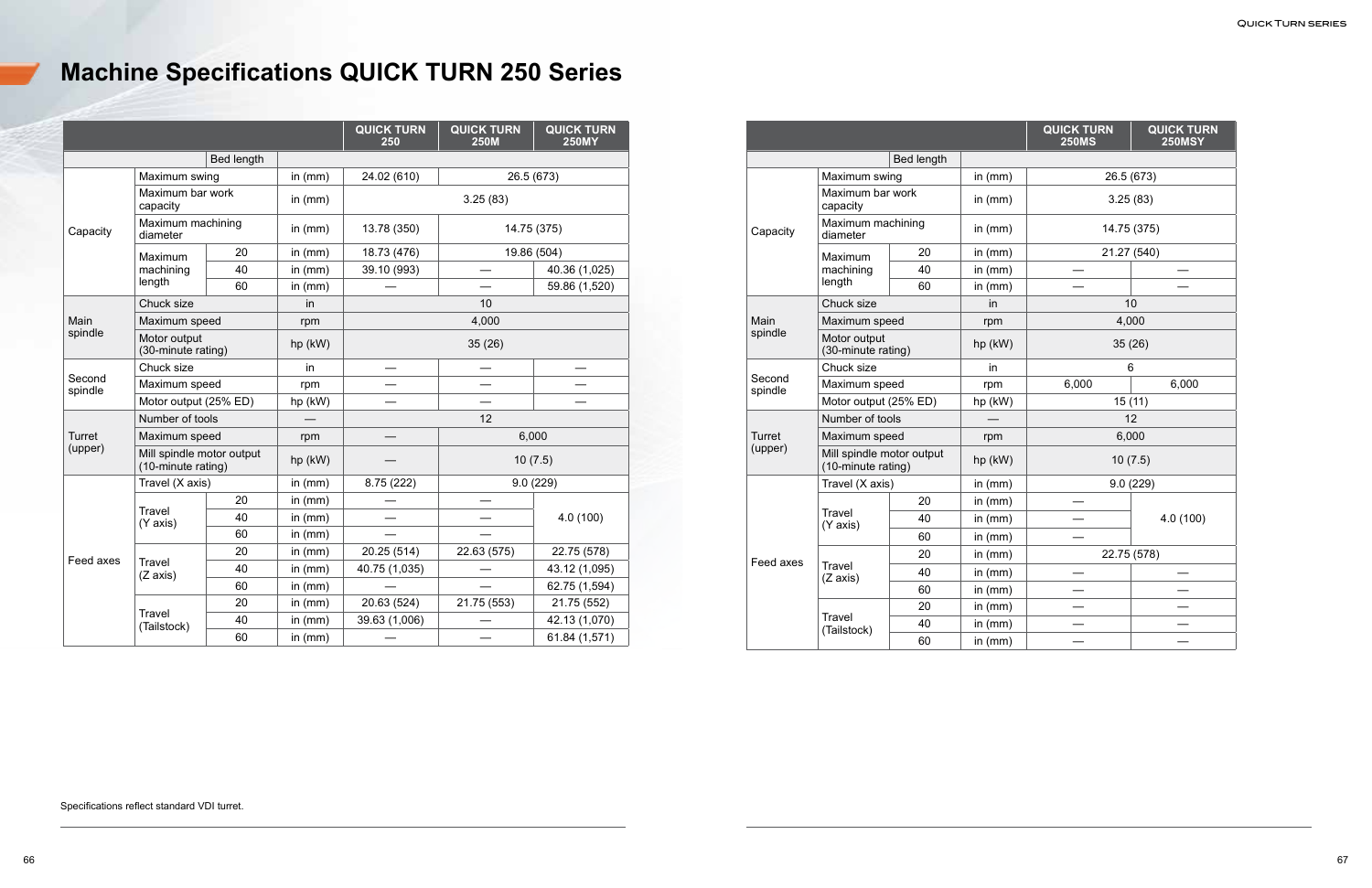|                   |                                                 |            |           | <b>QUICK TURN</b><br>350 | <b>QUICK TURN</b><br>350M |
|-------------------|-------------------------------------------------|------------|-----------|--------------------------|---------------------------|
|                   |                                                 | Bed length |           |                          |                           |
|                   | Maximum swing                                   |            | in $(mm)$ | 26.77 (680)              | 29.5 (749)                |
|                   | Maximum bar work<br>capacity                    |            | in $(mm)$ |                          | 4.0 (102)                 |
| Capacity          | Maximum machining<br>diameter                   |            | in (mm)   | 10.0(264)                | 16.5 (419)                |
|                   | Maximum                                         | 26         | in $(mm)$ | 23.80 (605)              |                           |
|                   | machining                                       | 60         | in $(mm)$ |                          | 60.67 (1,541)             |
|                   | length                                          | 80         | in $(mm)$ |                          |                           |
|                   | Chuck size                                      |            | in        |                          | 12                        |
| Main              | Maximum speed                                   |            | rpm       |                          | 3,330                     |
| spindle           | Motor output<br>(30-minute rating)              |            | hp (kW)   | 40                       |                           |
|                   | Chuck size                                      |            | in        |                          |                           |
| Second<br>spindle | Maximum speed                                   |            | rpm       |                          |                           |
|                   | Motor output (25% ED)                           |            | hp (kW)   |                          |                           |
|                   | Number of tools                                 |            |           | 12                       |                           |
| Turret<br>(upper) | Maximum speed                                   |            | rpm       |                          | 6,000 ER /<br>4,000 CAT   |
|                   | Mill spindle motor output<br>(10-minute rating) |            | hp (kW)   |                          | 10(7.5)                   |
|                   | Travel (X axis)                                 |            | in $(mm)$ | 10.12 (257)              |                           |
|                   |                                                 | 26         | in $(mm)$ |                          |                           |
|                   | <b>Travel</b><br>(Y axis)                       | 60         | in $(mm)$ |                          |                           |
|                   |                                                 | 80         | in (mm)   |                          |                           |
|                   |                                                 | 26         | in $(mm)$ |                          | 26.37 (670)               |
| Feed axes         | <b>Travel</b><br>(Z axis)                       | 60         | in $(mm)$ |                          | 63.25 (1,607)             |
|                   |                                                 | 80         | in $(mm)$ |                          |                           |
|                   |                                                 | 26         | in $(mm)$ |                          | 25.5 (648)                |
|                   | <b>Travel</b><br>(Tailstock)                    | 60         | in $(mm)$ |                          | 62.38 (1,584)             |
|                   |                                                 | 80         | in $(mm)$ |                          |                           |

|                   |                                                 |            |           | <b>QUICK TURN</b><br><b>350MY</b> | <b>QUICK TURN</b><br><b>350MSY</b> |
|-------------------|-------------------------------------------------|------------|-----------|-----------------------------------|------------------------------------|
|                   |                                                 | Bed length |           |                                   |                                    |
|                   | Maximum swing                                   |            | in $(mm)$ | 29.5 (749)                        |                                    |
|                   | Maximum bar work<br>capacity                    |            | in $(mm)$ |                                   | 4.0(102)                           |
| Capacity          | Maximum machining<br>diameter                   |            | in $(mm)$ | 16.5 (419)                        | 18.0 (457)                         |
|                   | Maximum                                         | 26         | in $(mm)$ | 23.80 (605)                       | 25.69 (653)                        |
|                   | machining                                       | 60         | in $(mm)$ | 60.67 (1,541)                     | 62.41 (1,585)                      |
|                   | length                                          | 80         | in $(mm)$ | 81.09 (2,060)                     |                                    |
|                   | Chuck size                                      |            | in        |                                   | 12                                 |
| Main              | Maximum speed                                   |            | rpm       |                                   | 3,330                              |
| spindle           | Motor output<br>(30-minute rating)              |            | hp (kW)   | 40                                |                                    |
|                   | Chuck size                                      |            | in        |                                   | 10                                 |
| Second<br>spindle | Maximum speed                                   |            | rpm       |                                   | 4,000                              |
|                   | Motor output (25% ED)                           |            | hp (kW)   |                                   | 35(26)                             |
|                   | Number of tools                                 |            |           | 12                                |                                    |
| <b>Turret</b>     | Maximum speed                                   |            | rpm       | 6,000 ER / 4,000 CAT              |                                    |
| (upper)           | Mill spindle motor output<br>(10-minute rating) |            | hp (kW)   | 10(7.5)                           |                                    |
|                   | Travel (X axis)                                 |            | in $(mm)$ | 10.12 (257)                       | 11.0 (279)                         |
|                   |                                                 | 26         | in $(mm)$ |                                   |                                    |
|                   | Travel<br>(Z axis)                              | 60         | in $(mm)$ | 6.0(152)                          |                                    |
|                   |                                                 | 80         | in $(mm)$ |                                   |                                    |
| Feed axes         |                                                 | 26         | in $(mm)$ | 26.37 (670)                       | 26.25 (667)                        |
|                   | Travel<br>(Z axis)                              | 60         | in $(mm)$ | 63.25 (1,607)                     | 63.12 (1,603)                      |
|                   |                                                 | 80         | in $(mm)$ | 83.50 (2,121)                     |                                    |
|                   |                                                 | 26         | in $(mm)$ | 25.5 (648)                        |                                    |
|                   | Travel<br>(Tailstock)                           | 60         | in $(mm)$ | 62.38 (1,584)                     |                                    |
|                   |                                                 | 80         | in $(mm)$ | 82.5 (2,096)                      |                                    |

# **Machine Specifications QUICK TURN 350 Series**